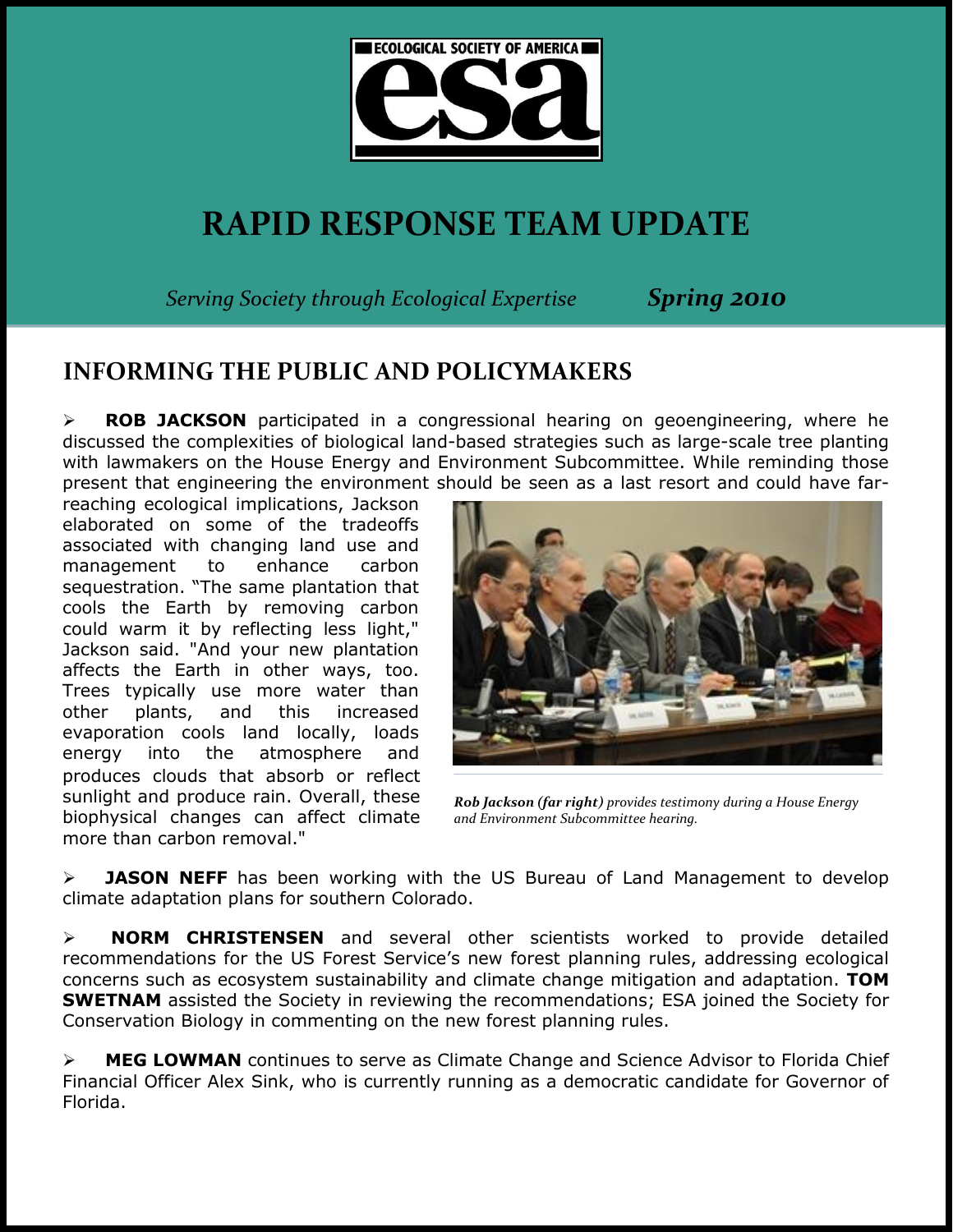

*Climate statement authors: (clockwise from upper left) Jason Neff, Lisa Graumlich, Alan Townsend, Phil Robertson.*

## **REACHING OUT**

 **JASON NEFF, LISA GRAUMLICH, ALAN TOWNSEND,** and **PHIL ROBERTSON** drafted and reviewed ESA's [position statement](http://www.esa.org/pao/policyStatements/pdfDocuments/Ecosystem%20Management%20in%20a%20Changing%20Climate.pdf), "Managing Ecosystems [in a Changing Climate](http://www.esa.org/pao/policyStatements/pdfDocuments/Ecosystem%20Management%20in%20a%20Changing%20Climate.pdf)" and an accompanying [factsheet.](http://www.esa.org/education_diversity/pdfDocs/esa_climatechange.pdf) The Society released both the statement and the factsheet in early 2010—to read the press release, click [here.](http://www.esa.org/pao/newsroom/press2010/01212010.php)

**The new RRT directory is online! www.esa.org/pao/rrt Please feel free to send feedback and profile updates.**

### **IN THE MEDIA**

 $\triangleright$  In a feature from Greenrightnow.com (ABC's Green Living site), **DICK MACK** discussed efforts to combat invasive species in the US. "Ironically," he said, "most of our problems we brought upon ourselves. Two-thirds of the plant invaders were deliberately introduced (via horticulture), and it backfired." Read the full story [here.](http://www.greenrightnow.com/wabc/2009/09/02/exotic-invasive-species-aggressively-disrupting-delicate-us-ecosystems/)

 ABC News featured **DEE BOERSMA** in a story about the declining penguin population in Argentina's Punta Tombo Peninsula. The video and transcript are available [here.](http://abcnews.go.com/Nightline/AmazingAnimals/penguins-punta-tombo-argentina-population-decline/story?id=9779082)

 **SCOTT COLLINS** and several of his LTER colleagues recorded two shows with KUMN, the Albuquerque National Public Radio affiliate. Both episodes were part of KUNM's University Showcase—the first looked at the LTER network as a whole; the second discussed research currently underway at the Sevilleta LTER where Collins is Principal Investigator.



*Scott Collins, Sevilleta Long Term Ecological Research Project*